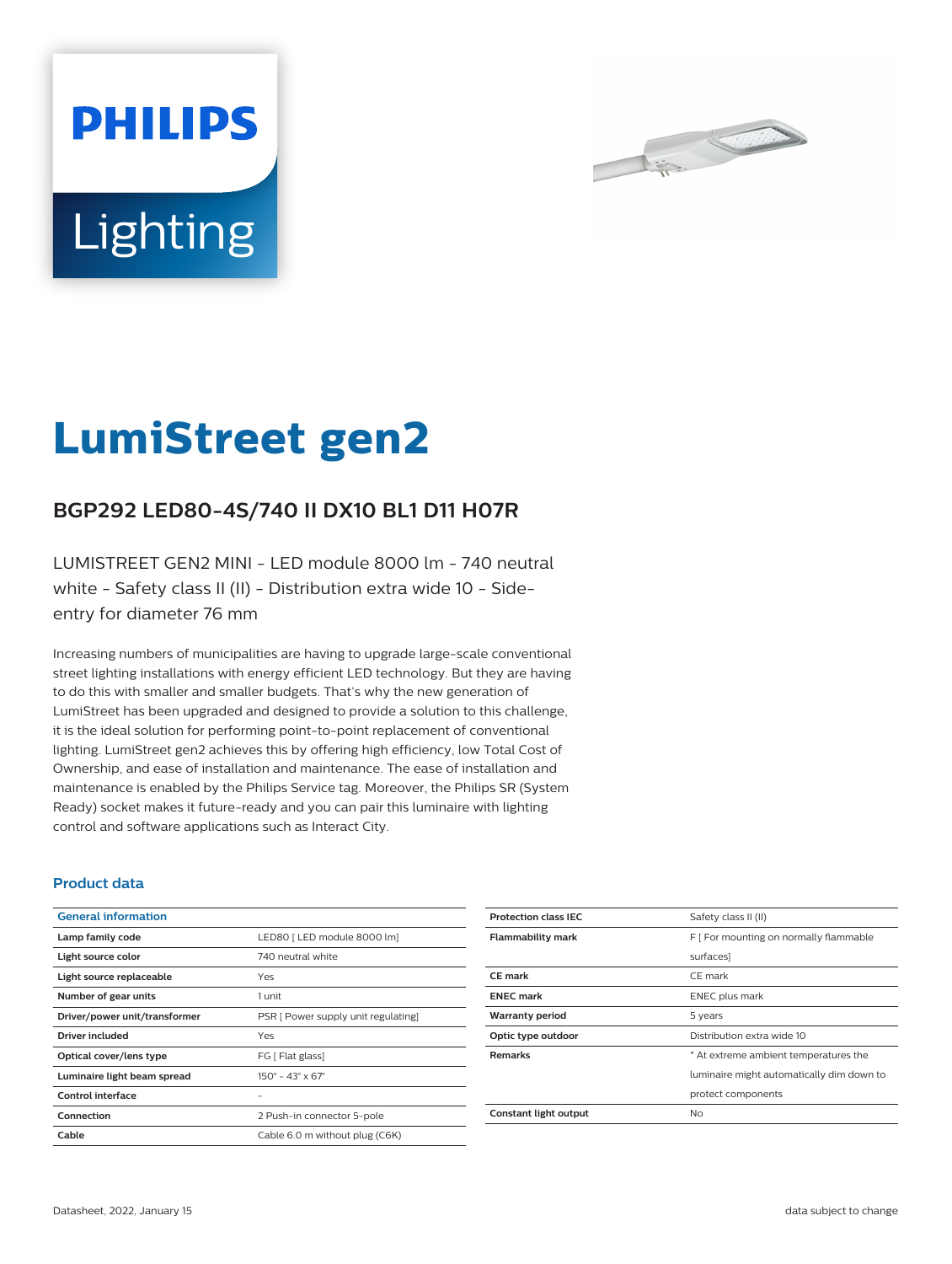### **LumiStreet gen2**

| Number of products on MCB of 16 A type | 10                                             |
|----------------------------------------|------------------------------------------------|
| B                                      |                                                |
| <b>EU RoHS compliant</b>               | Yes                                            |
| Light source engine type               | LED                                            |
| Service tag                            | Yes                                            |
| Serviceability class                   | Class A, luminaire is equipped with            |
|                                        | serviceable parts (when applicable): LED       |
|                                        | board, driver, control units, surge protection |
|                                        | device, optics, front cover and mechanical     |
|                                        | parts                                          |
| <b>Product family code</b>             | BGP292 [ LUMISTREET GEN2 MINI]                 |
|                                        |                                                |
| Light technical                        |                                                |
| Upward light output ratio              | 0                                              |
| Standard tilt angle posttop            | $O^{\circ}$                                    |
| Standard tilt angle side entry         | 0°                                             |
|                                        |                                                |
| <b>Operating and electrical</b>        |                                                |
| <b>Input Voltage</b>                   | 220 to 240 V                                   |
| <b>Input Frequency</b>                 | 50 to 60 Hz                                    |
| Inrush current                         | 47 A                                           |
| Inrush time                            | $0.25$ ms                                      |
| <b>Power Factor (Min)</b>              | 0.98                                           |
|                                        |                                                |
| <b>Controls and dimming</b>            |                                                |
| <b>Dimmable</b>                        | Yes                                            |
|                                        |                                                |
| <b>Mechanical and housing</b>          |                                                |
| <b>Housing Material</b>                | Aluminum die–cast                              |
| <b>Reflector material</b>              | Polycarbonate                                  |
| Optic material                         | Polymethyl methacrylate                        |
| Optical cover/lens material            | Glass                                          |
| <b>Fixation material</b>               | Aluminum                                       |
| <b>Mounting device</b>                 | 76S [ Side-entry for diameter 76 mm]           |
| Optical cover/lens shape               | Flat                                           |
| Optical cover/lens finish              | Clear                                          |
| <b>Overall length</b>                  | 620 mm                                         |
| Overall width                          | 234 mm                                         |
| <b>Overall height</b>                  | 95 mm                                          |
| Effective projected area               | $0.0251 \, \text{m}^2$                         |
| Color                                  | Gray                                           |
| Dimensions (Height x Width x Depth)    | 95 x 234 x 620 mm (3.7 x 9.2 x 24.4 in)        |

| <b>Approval and application</b>               |                                               |
|-----------------------------------------------|-----------------------------------------------|
| Ingress protection code                       | IP66 [ Dust penetration-protected, jet-proof] |
| Mech. impact protection code                  | IK08 [5 J vandal-protected]                   |
| <b>Surge Protection (Common/Differential)</b> | Luminaire surge protection level until 6 kV   |
|                                               | differential mode and 8 kV common mode        |
|                                               |                                               |
| Initial performance (IEC compliant)           |                                               |
| Initial luminous flux (system flux)           | 6720 lm                                       |
| Luminous flux tolerance                       | $+/-7%$                                       |
| Initial LED luminaire efficacy                | 137 lm/W                                      |

| Init. Corr. Color Temperature         | 4000 K                 |
|---------------------------------------|------------------------|
| Init. Color Rendering Index           | 70                     |
| Initial chromaticity                  | (0.381, 0.379) SDCM <5 |
| Initial input power                   | 49 W                   |
| Power consumption tolerance           | $+/-10%$               |
| Init. Color Rendering Index Tolerance | $+/-2$                 |

| Over time performance (IEC compliant) |  |
|---------------------------------------|--|
|                                       |  |

| <b>Control gear failure rate at median useful</b> 10 % |     |
|--------------------------------------------------------|-----|
| life 100000 h                                          |     |
| Lumen maintenance at median useful                     | 196 |
| life* 100000 h                                         |     |
|                                                        |     |

| <b>Application conditions</b>      |                    |
|------------------------------------|--------------------|
| Ambient temperature range          | $-40$ to $+50$ °C. |
| Performance ambient temperature To | 25 °C              |
| Maximum dim level                  | 0% (digital)       |

| <b>Product data</b>                  |                                          |
|--------------------------------------|------------------------------------------|
| <b>Full product code</b>             | 871951412561200                          |
| Order product name                   | BGP292 LED80-4S/740 II DX10 BL1 D11 H07R |
| EAN/UPC - Product                    | 8719514125612                            |
| Order code                           | 12561200                                 |
| <b>Numerator - Quantity Per Pack</b> |                                          |
| Numerator - Packs per outer box      |                                          |
| Material Nr. (12NC)                  | 910925867778                             |
| Net Weight (Piece)                   | 6.914 kg                                 |